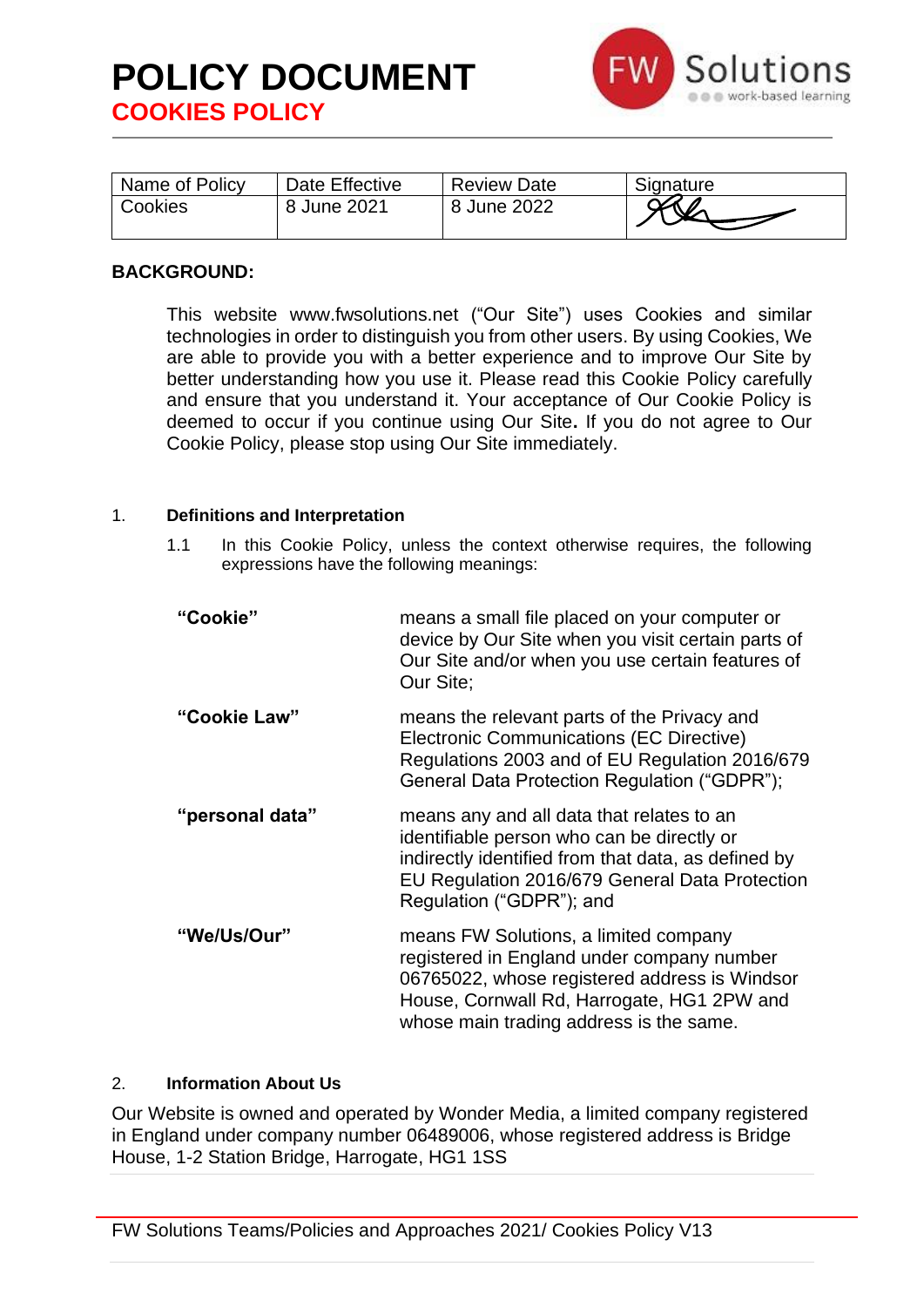

- 2.1 Our VAT number is 287711570
- 2.2 Our Data Protection Officer is Rebecca Warden and can be contacted by email at r.warden@fwsolutions.net by telephone on 07713 566229 or by post at Windsor House, Cornwall Road, Harrogate, HG1 2PW.
- 2.3 We are regulated by OFSTED and the ESFA
- 2.4 We are a member of AELP and WYLP and we are Cyber Essentials Certified.

#### 3. **How Does Our Site Use Cookies?**

- 3.1 Our Site may place and access certain first party Cookies on your computer or device. First party Cookies are those placed directly by Us and are used only by Us. We use Cookies to facilitate and improve your experience of Our Site and to provide and improve Our services.
- 3.2 All Cookies used by and on Our Site are used in accordance with current Cookie Law. We may use some or all of the following types of Cookie:
	- 3.2.1 Strictly Necessary Cookies

A Cookie falls into this category if it is essential to the operation of Our Site, supporting functions such as logging in, your shopping basket, and payment transactions.

3.2.2 Analytics Cookies

It is important for Us to understand how you use Our Site, for example, how efficiently you are able to navigate around it, and what features you use. Analytics Cookies enable us to gather this information, helping Us to improve Our Site and your experience of it.

3.2.3 Functionality Cookies

Functionality Cookies enable Us to provide additional functions to you on Our Site such as personalisation and remembering your saved preferences. Some functionality Cookies may also be strictly necessary Cookies, but not all necessarily fall into that category.

3.2.4 Targeting Cookies

It is important for Us to know when and how often you visit Our Site, and which parts of it you have used (including which pages you have visited and which links you have visited). As with analytics Cookies, this information helps us to better understand you and, in turn, to make Our Site and advertising more relevant to your interests.

3.2.5 Persistent Cookies

Any of the above types of Cookie may be a persistent Cookie. Persistent Cookies are those which remain on your computer or device for a predetermined period and are activated each time you visit Our Site.

3.2.6 Session Cookies

Any of the above types of Cookie may be a session Cookie. Session Cookies are temporary and only remain on your computer or device from the point at which you visit Our Site until you close your browser. Session Cookies are deleted when you close your browser.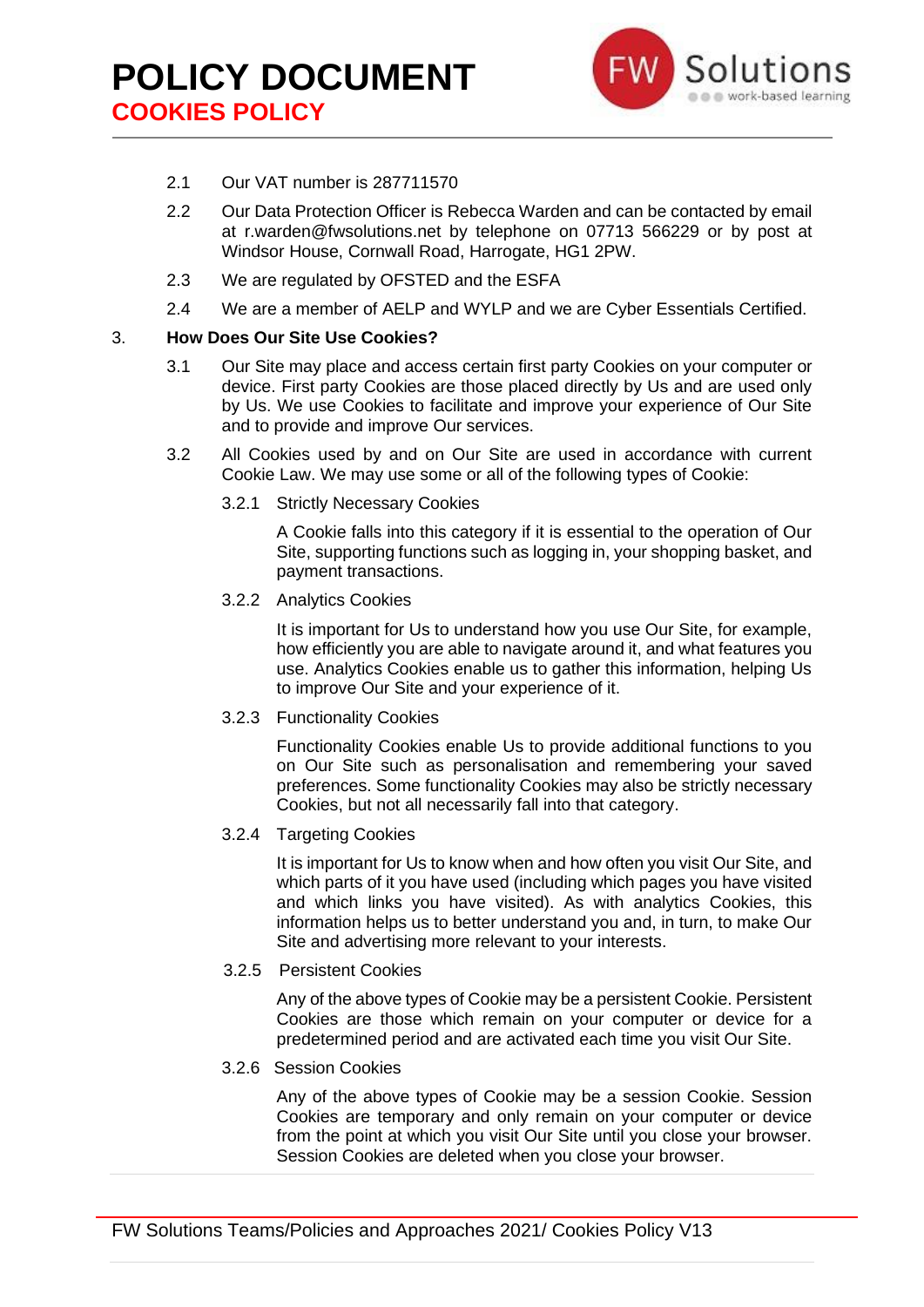# **POLICY DOCUMENT COOKIES POLICY**



# 4. **Analytics**

Our Site uses analytics services provided by Google. Website analytics refers to a set of tools used to collect and analyse anonymous usage information, enabling Us to better understand how Our Site is used. This, in turn, enables Us to improve Our Site and the services offered through it. You do not have to allow Us to use these Cookies, however whilst Our use of them does not pose any risk to your privacy or your safe use of Our Site, it does enable Us to continually improve Our Site, making it a better and more useful experience for you.

4.1 The analytics service used by Our Site uses analytics Cookies to gather the required information.

## 5. **Consent and Control**

- 5.1 In addition to the controls that We provide, you can choose to enable or disable Cookies in your internet browser. Most internet browsers also enable you to choose whether you wish to disable all Cookies or only third party Cookies. By default, most internet browsers accept Cookies but this can be changed. For further details, please consult the help menu in your internet browser or the documentation that came with your device.
- 5.2 The links below provide instructions on how to control Cookies in all mainstream browsers:
	- 5.2.1 Google Chrome: <https://support.google.com/chrome/answer/95647?hl=en-GB>
	- 5.2.2 Microsoft Internet Explorer: [https://support.microsoft.com/en](https://support.microsoft.com/en-us/kb/278835)[us/kb/278835](https://support.microsoft.com/en-us/kb/278835)
	- 5.2.3 Microsoft Edge: [https://support.microsoft.com/en](https://support.microsoft.com/en-gb/products/microsoft-edge)[gb/products/microsoft-edge](https://support.microsoft.com/en-gb/products/microsoft-edge) (Please note that there are no specific instructions at this time, but Microsoft support will be able to assist)
	- 5.2.4 Safari (macOS): [https://support.apple.com/kb/PH21411?viewlocale=en\\_GB&locale=en](https://support.apple.com/kb/PH21411?viewlocale=en_GB&locale=en_GB) [\\_GB](https://support.apple.com/kb/PH21411?viewlocale=en_GB&locale=en_GB)
	- 5.2.5 Safari (iOS):<https://support.apple.com/en-gb/HT201265>
	- 5.2.6 Mozilla Firefox: [https://support.mozilla.org/en-US/kb/enable-and](https://support.mozilla.org/en-US/kb/enable-and-disable-cookies-website-preferences)[disable-Cookies-website-preferences](https://support.mozilla.org/en-US/kb/enable-and-disable-cookies-website-preferences)
	- 5.2.7 Android: [https://support.google.com/chrome/answer/95647?co=GENIE.Platform](https://support.google.com/chrome/answer/95647?co=GENIE.Platform%3DAndroid&hl=en) [%3DAndroid&hl=en](https://support.google.com/chrome/answer/95647?co=GENIE.Platform%3DAndroid&hl=en) (Please refer to your device's documentation for manufacturers' own browsers)

### 6. **Changes to this Cookie Policy**

- 6.1 We may alter this Cookie Policy at any time. Any such changes will become binding on you on your first use of Our Site after the changes have been made. You are therefore advised to check this page from time to time.
- 6.2 In the event of any conflict between the current version of this Cookie Policy and any previous version(s), the provisions current and in effect shall prevail unless it is expressly stated otherwise.